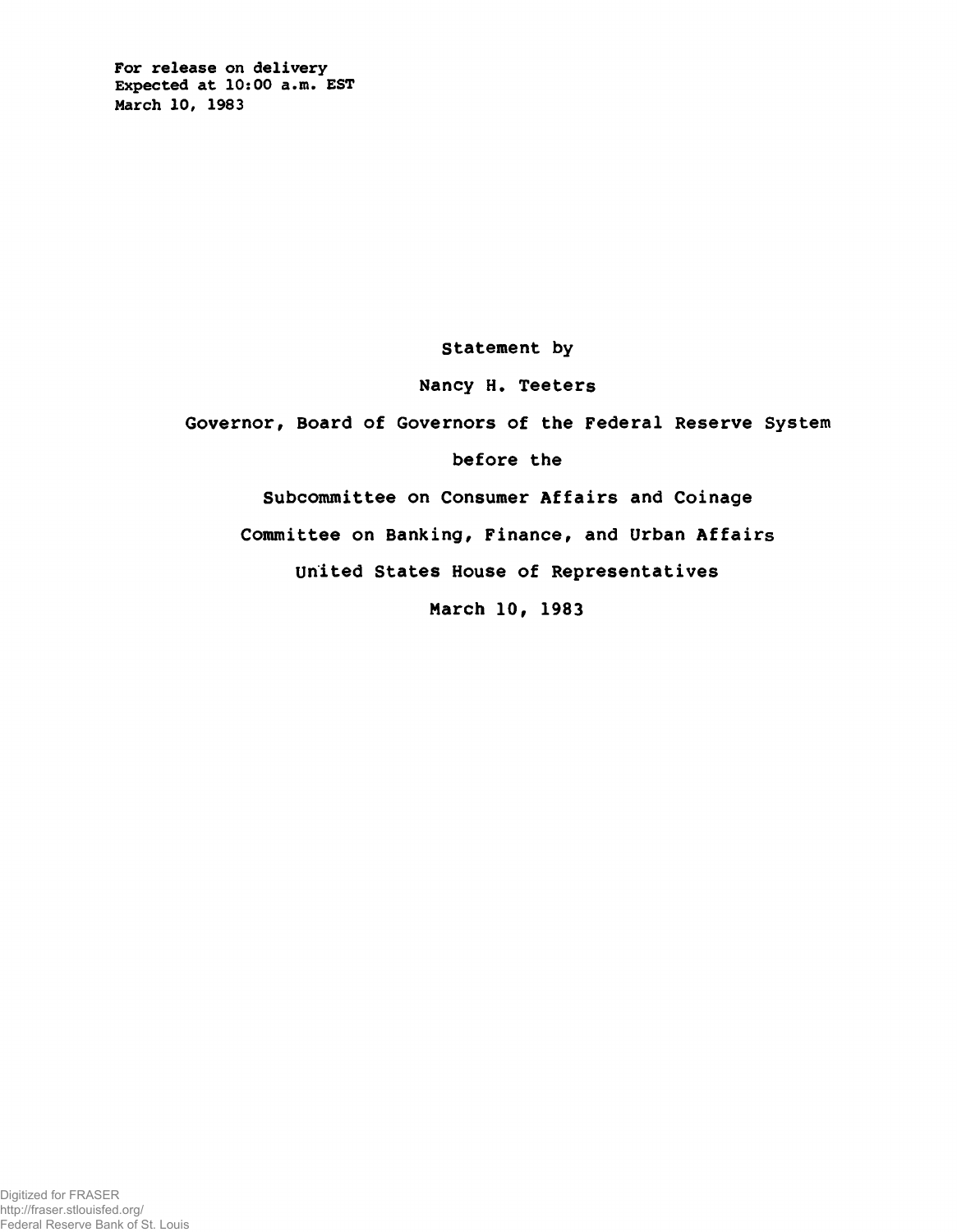I am here today on behalf of the Federal Reserve to discuss the expiration of the federal preemption of state usury laws governing business and agricultural loans and the effect of high interest rates on farmers and businesses. The preemption was passed as a provision of the Depository Institutions Deregulation and Monetary Control Act of 1980. It authorized lenders to charge a rate up to 5 percent above the Federal Reserve discount rate on business and agricultural loans of \$1,000 or more in those states with ceilings less than this variable limit. The preemption is scheduled to expire at the end of this month.

The Board has been concerned about the adverse impact that usury ceilings can have on the availability of funds in loca: credit markets. Usury ceilings tend to reduce the supply of credit in states subject to unrealistic limits by encouraging lenders to channel funds into other investments or to geographic areas permitting a more competitive return on similar investments. Credit thus may become unavailable to all but the strongest potential borrowers, as non-rate lending terms and credit standards are set to compensate for the uncompetitive interest rates that are legally permissible. Moreover, given the growth in money market mutual funds into a large competitive industry and the rapid deregulation of deposit rates at our financial institutions, the cost of funds to financial institutions in local communities has become increasingly sensitive to national money market developments. This creates a much greater need for these institutions to earn a competitive return on their assets.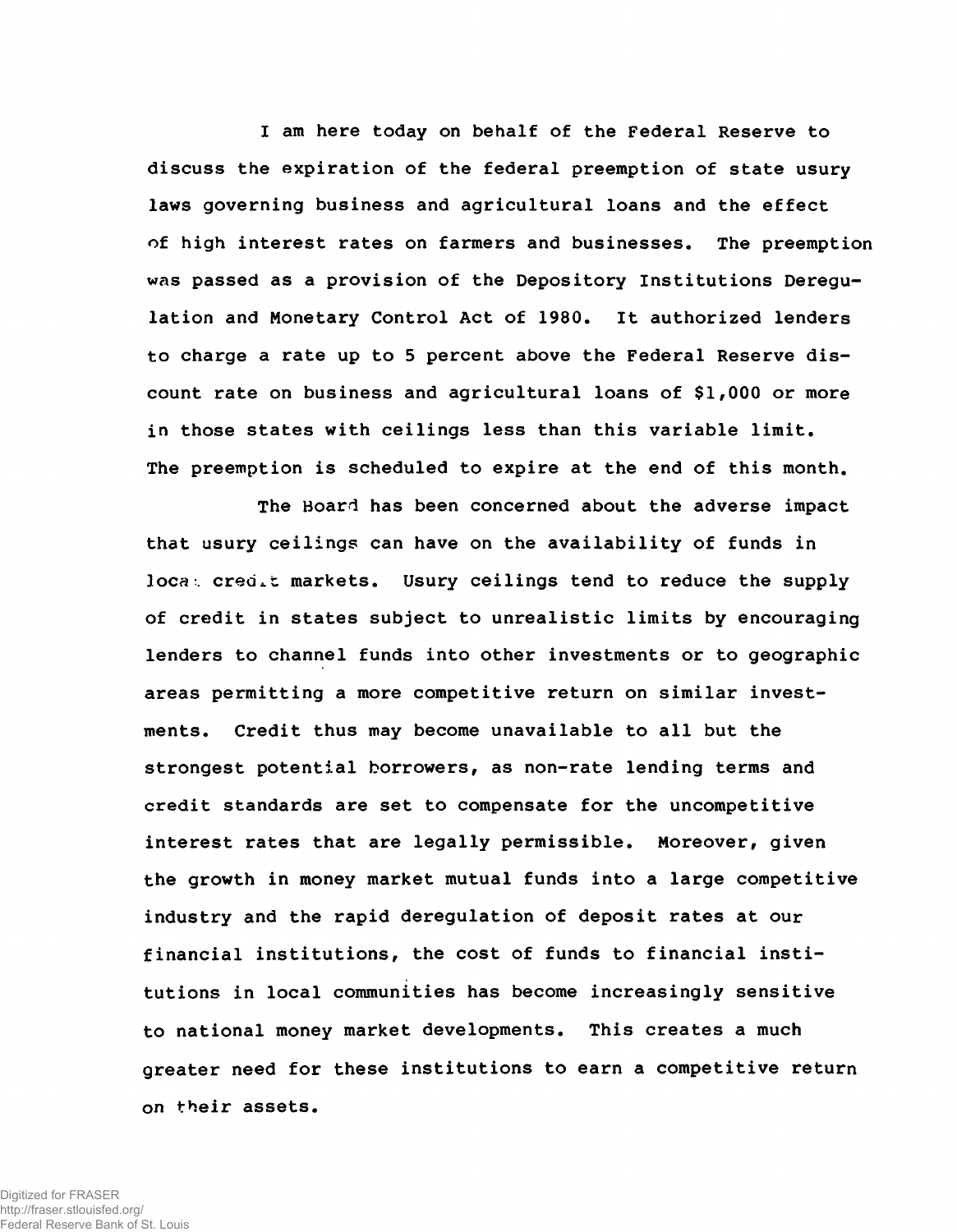Despite the Board's opposition to artificial constraints on credit availability, we continue to have reservations about federal intrusion into an area long regulated by the individual states. The Board prefers that usury ceilings be addressed by corrective action at the state level. In this regard, the law did provide states with the authority to override the federal preemption of their ceilings. Information collected by Board staff indicates that, as of the middle of last year, a dozen states had at least partially overriden the federal law. Among these twelve states, however, eight had no usury ceilings on business loans and four had either usury ceilings that were indexed or ceilings that were fixed so high they had no effect on credit flows. Those states that were most affected by usury ceilings generally have not acted to override the preemption. In fact, many states have moved to relax their regulation of interest rates since the passage of the Deregulation Act. Currently, only about ten states have fixed usury ceilings on business and agricultural loans, and less than half of these could be considered binding.

In this respect, the focus of federal law preempting state interest rate ceilings may have narrowed. But at the same time, it should be emphasized that permitting the federal preemption of state business and agricultural loan usury laws to expire will not resolve the financial problems of businesses and farmers. These problems have resulted from more fundamental economic difficulties. Fortunately, economic and financial

 $- 2 -$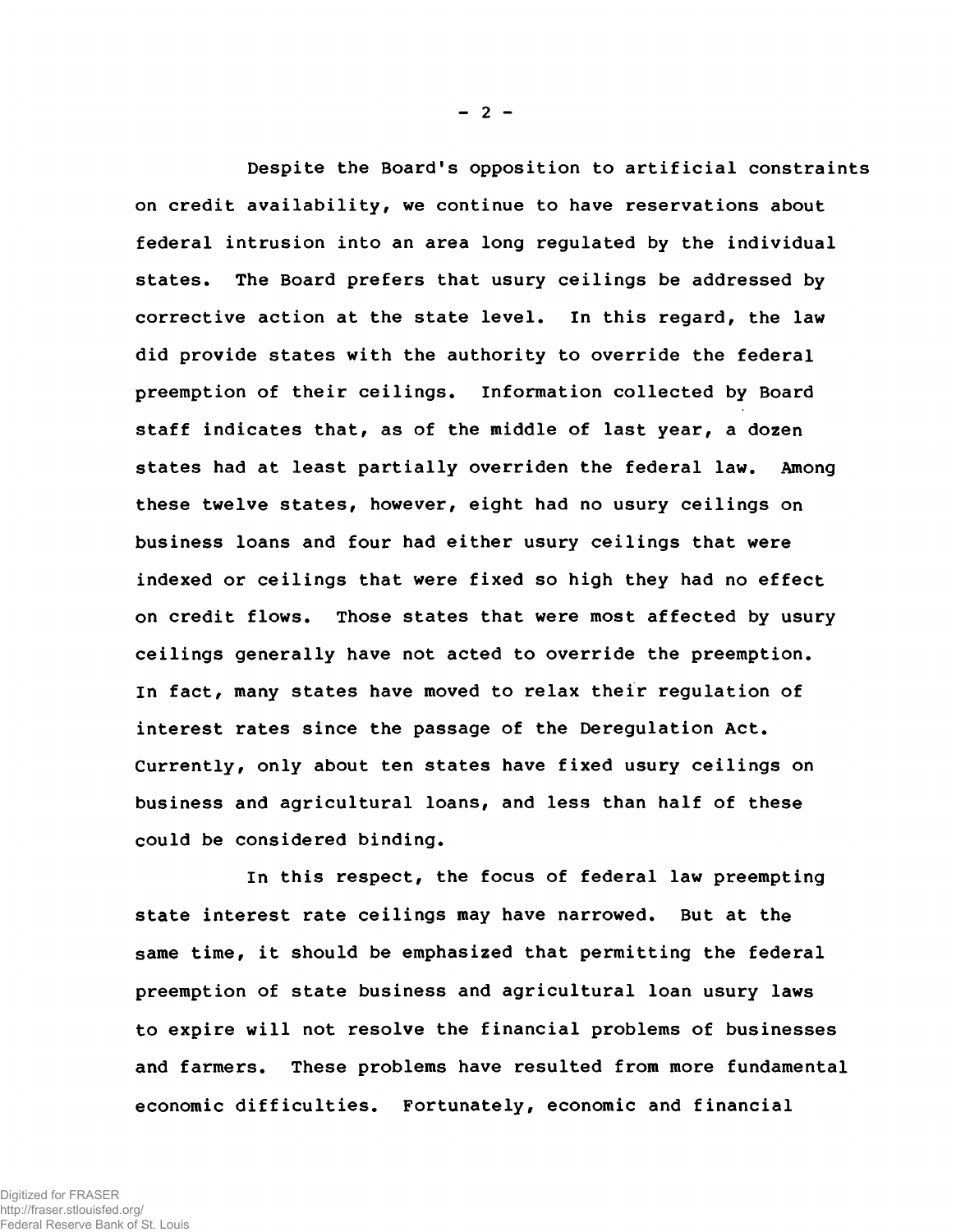conditions are now beginning to improve. Interest rates are now well below their levels of one or two years ago, with short-term rates ar much as 10 percentage points below their earlier peaks, and long-term rates down about 4 to 5 percentage points. More important, the economic recovery that appears to be underway should bolster business activity and help to restore a more profitable base for operations.

Continued success in lowering interest rates depends on our reducing the lingering doubts about the progress against inflation and on our cutting back on credit-absorbing federal budget deficits. Monetary and fiscal policies need to be directed toward removing these obstacles and achieving vigorous, and lasting, noninflationary growth.

To summarize, the Board feels that, with regard to usury ceilings, state action rather than federal law should prevail whenever possible. Many states have acted to reduce the constraining effect of their usury ceiling on credit availability, and financial conditions have improved considerably. These factors generally weaken the current need for a national law preempting state usury ceilings on business and agricultural loans, but do not eliminate the need for further action to relax interest rate ceilings at the state level.

If the Congress desires to extend the current law, I would like to note again a feature that is of concern to the Federal Reserve Board. The law established a variable rate ceiling based on the Federal Reserve discount rate. The Board

 $- 3 -$